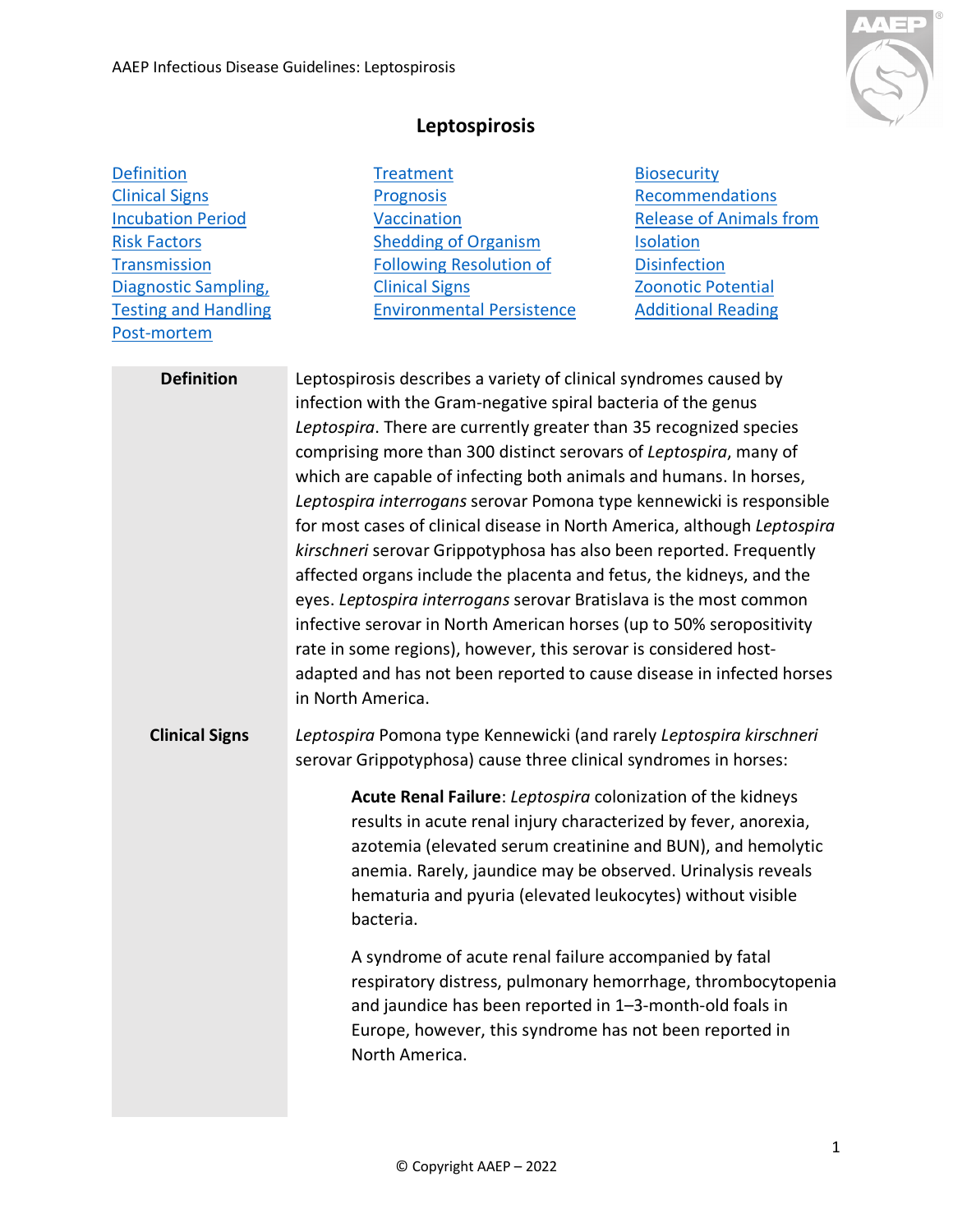

<span id="page-1-2"></span><span id="page-1-1"></span><span id="page-1-0"></span>

|                          | In-utero Infection: Infection in pregnant mares may result in<br>placentitis, abortion, neonatal illness or birth of an antibody-<br>positive healthy foal. Leptospira interrogans serovar Pomona<br>abortions may account for up to 15% of bacterial abortions in<br>mares in endemic regions of North America. Most abortions<br>occur after 8 months of gestation and without clinical signs of<br>illness, however, some mares develop a fever prior to abortion.<br>Sick neonatal foals born to infected mares display weakness,<br>jaundice, and occasionally hemolytic anemia.                                                                                 |  |
|--------------------------|-----------------------------------------------------------------------------------------------------------------------------------------------------------------------------------------------------------------------------------------------------------------------------------------------------------------------------------------------------------------------------------------------------------------------------------------------------------------------------------------------------------------------------------------------------------------------------------------------------------------------------------------------------------------------|--|
|                          | Equine Recurrent Uveitis (ERU): Leptospira associated ERU is<br>an immune-mediated disorder resulting from cross reaction<br>between Leptospira antigens and tissues of the lens, cornea,<br>and retina. High concentrations of antibodies against<br>Leptospira, and sometimes live Leptospira organisms can be<br>found in the aqueous and vitreous fluid of many horses with<br>Leptospira associated ERU. Unlike other Leptospirosis<br>syndromes, Leptospira associated uveitis is a chronic condition,<br>occurring months to years after initial Leptospira infection.<br>Appaloosas and Warmbloods appear to be genetically<br>predisposed to this condition. |  |
| <b>Incubation Period</b> | Bacteremia occurs 2-20 days following exposure. During this phase,<br>horses may remain subclinical or develop fevers of several days'<br>duration.                                                                                                                                                                                                                                                                                                                                                                                                                                                                                                                   |  |
| <b>Risk Factors</b>      | Horses residing in Leptospira endemic regions<br>$\bullet$<br>Access to stagnant water, especially following periods of high<br>$\bullet$<br>rainfall and flooding<br>Close proximity to rodents and other wildlife hosts<br>Contact with urine, reproductive fluids, and/or aborted fetal<br>tissues from infected horses                                                                                                                                                                                                                                                                                                                                            |  |
| <b>Transmission</b>      | Leptospira infection occurs following direct contact with Leptospira<br>contaminated urine or reproductive fluids from abortive mares.<br>Environmental reservoirs such as Leptospira contaminated water and<br>soil can also serve as sources of infection. Several wildlife species,<br>including raccoons, skunks, opossums, and foxes, have been shown to<br>carry Leptospira serovar Pomona and multiple strains of Leptospira<br>Pomona Kennewicki. Rodents are also important hosts for several<br>serovars including L. Grippotyphosa.                                                                                                                        |  |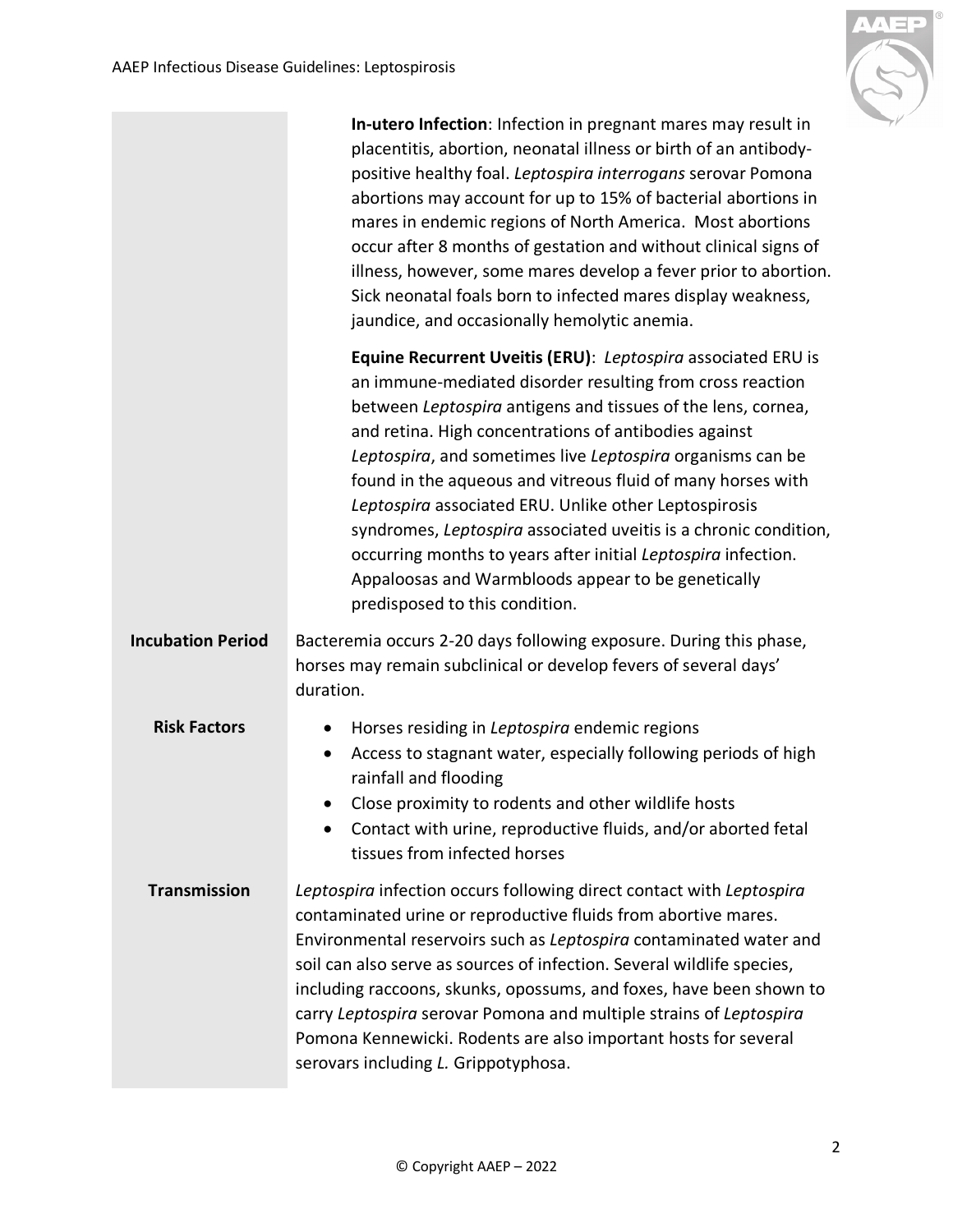

<span id="page-2-0"></span>**Diagnostic Sampling, Testing and Handling**

- Diagnosis of Leptospirosis is made by a combination of antigen or antibody testing methods. **PCR** testing is preferred for evaluation of fluids, such as urine, ocular fluids, fetal fluid and blood.
- The **microscopic agglutination test (MAT)** is the gold standard for serologic detection of *Leptospira* antibodies. Marked increases in serum antibody titers support the diagnosis of *Leptospira* abortions or acute renal failure, but serum titers may be low in horses with ERU, presumably due to the chronic and localized nature of infection
- For horses with acute renal failure, collection of urine following furosemide administration may improve sensitivity of PCR, darkfield microscopy, or culture-based testing methods.
- Diagnosis of *Leptospira* abortion is best accomplished by PCR testing of aborted tissue or fluids or by fluorescent antibody testing (FAT) of the placenta, umbilical cord, fetal liver, or fetal kidney. The sensitivity and specificity of the PCR and FAT in these fluids or tissues are nearly 100%.
- Mares that abort their fetus will most commonly do so 2-4 weeks after infection and will have very high antibody titers at the time of abortion.
- For horses with *Leptospira* ERU, a combination of serum and aqueous serology (with ratio calculation), culture, and PCR testing of ocular fluid may be the only way to confirm *Leptospira* associated uveitis. A four-fold increase in ocular fluid MAT vs. serum MAT results is strongly supportive of an ERU diagnosis.
- <span id="page-2-1"></span>**Post-mortem** *Leptospira* may be found in the kidneys, liver, eyes, placenta, umbilical cord, kidney, and liver. Affected kidneys display histologic evidence of tubulonephrosis and interstitial nephritis.

Aborted fetuses infected with *Leptospira* display hepatitis, tubulonephrosis and interstitial nephritis, meningitis, myocarditis, and pulmonary hemorrhage. The fetal liver may appear swollen with yellow discoloration and macroscopic nodules. Histologic hepatic lesions include multifocal necrosis with lymphoplasmacytic inflammation.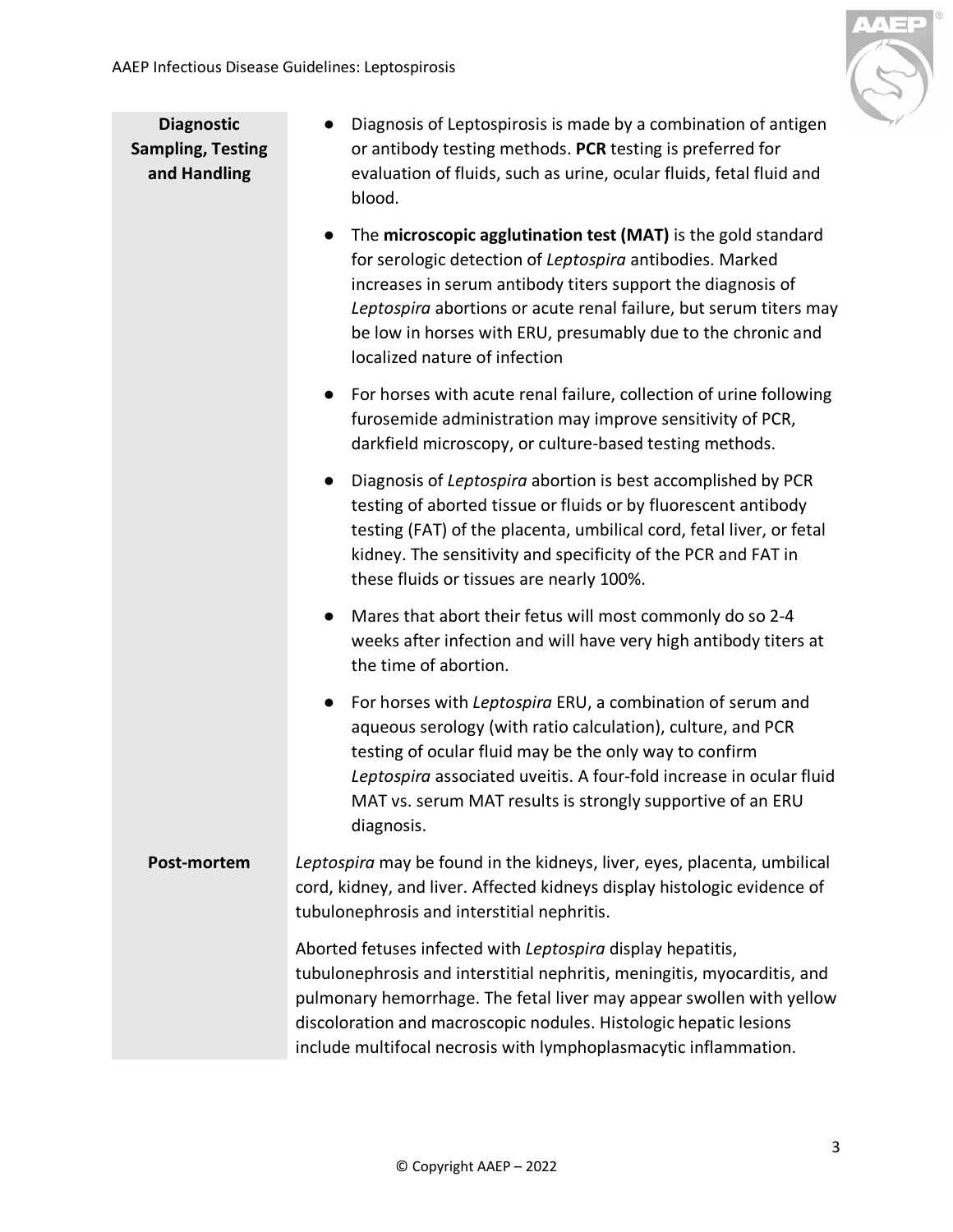

Inflammation of the umbilical cord (funisitis), may be recognized by diffuse yellowish discoloration of the umbilical structures.

<span id="page-3-1"></span><span id="page-3-0"></span>**Treatment** Antimicrobial therapy is often used to reduce *Leptospira* shedding in infected horses or to prophylactically protect exposed pregnant mares, but documentation of efficacy is lacking. Horses with *Leptospira*associated acute renal failure can be successfully treated with appropriate antimicrobials (penicillins, cephalosporins, enrofloxacin, doxycycline) and supportive care (intravenous fluid therapy +/ diuretics). In cases of *Leptospira* recurrent uveitis, antimicrobial therapy has not been effective in eliminating the organism and associated inflammatory response from affected eyes. A single dose (4 mg) of intravitreal preservative-free gentamicin has been shown to reduce the frequency and severity of ERU flare ups in a high percentage of affected horses. **Prognosis** Most horses with *Leptospira* renal injury will recover fully if treated promptly with appropriate antimicrobials and supportive care. The long-term prognosis for vision with *Leptospira* ERU is guarded, as horses may repeatedly suffer from episodes of ocular pain and inflammation, ultimately leading to permanent loss of vision in affected eyes. **Vaccination** An inactivated *Leptospira interrogans* serovar Pomona type Kennewicki vaccine is available and approved for use in horses. It is labeled for vaccination of healthy horses 6 months of age or older as an aid in the prevention of leptospirosis caused by *Leptospira interrogans* serovar Pomona. The vaccine has demonstrated safety in foals as young as 3 months of age and in pregnant mares during all stages of pregnancy. Although controlled published studies are unavailable, leptospira abortion data from the U. of Kentucky supports efficacy of the vaccine.

<span id="page-3-3"></span><span id="page-3-2"></span>**Shedding of Organism Following**  Aborting mares and other recently infected horses may shed *L. interrogans* serovar Pomona in urine for up to 3 months.

**Resolution of Clinical Signs**

> <span id="page-3-4"></span>**Environmental Persistence**

*Leptospira* has been shown to remain viable in contaminated water sources for up to 10 months and may survive longer in optimal temperature conditions.